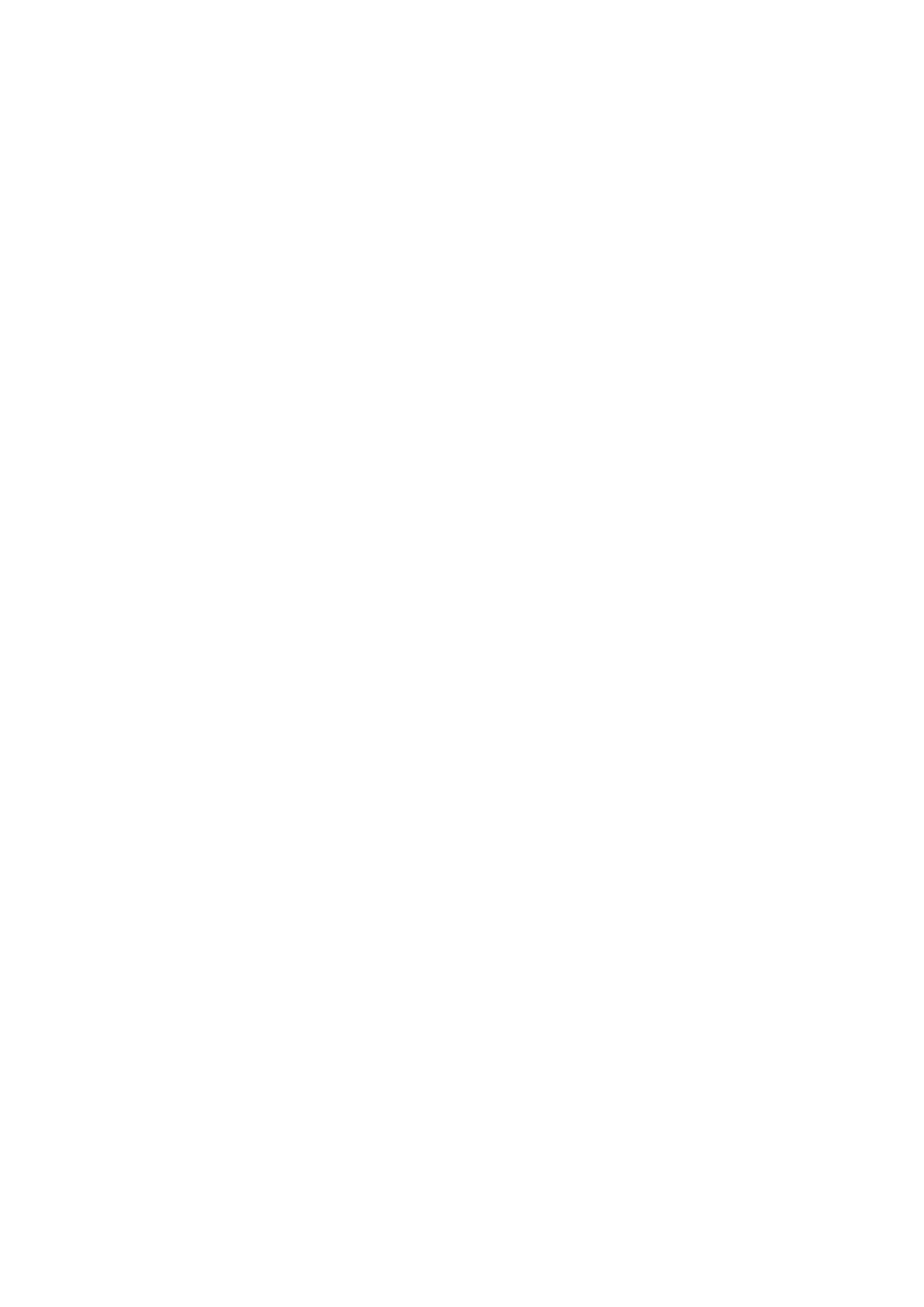## **IOM DEVELOPMENT FUND (Final report: 1 January to 31 December 2018)**

#### **Background**

1. An overview of the IOM Development Fund, which was established through Council Resolution No. 1035 of 29 November 2000, is provided at the sessions of the Standing Committee on Programmes and Finance.

2. The allocation and application of the Fund is guided by Standing Committee on Programmes and Finance Resolution No. 18 of 27 June 2018 on budget regulations and practices.<sup>1</sup> Guidance Note 2019 on the IOM Development Fund explains the characteristics of the Fund and provides practical guidance on its operation and management. It can be consulted in the three official languages on the IOM Development Fund website (http://developmentfund.iom.int/).

3. With regard to the Fund's two lines of funding, Line 2 is broadly similar in its operation to Line 1, with one of the key provisos being that Member States subject to Article 4 of the IOM Constitution are not eligible to benefit from funding under Line 2.2

### **Fund administration**

4. In 2018, a total of USD 9,534,378<sup>3</sup> (including administrative and PRIMA costs) was available for the IOM Development Fund. A total of USD 1,432,544 was available for Line 1 funding, comprising USD 1,400,000 of Operational Support Income (see document C/109/3) and USD 32,544 of recovered funds from closed Line 1 projects. A total of USD 8,101,834 was available for Line 2 funding, which is composed of USD 7,210,506 in Operational Support Income, USD 218,651 of recovered funds from closed Line 2 projects, USD 39,600 from the Government of Austria, USD 574,713 from the Government of Sweden, USD 57,566 from the Government of the United States of America and USD 798 of private contributions made by individuals online.

Section IV, paragraph 13 of Standing Committee on Programmes and Finance Resolution No. 18 states the following: "The Director General is requested to allocate one million four hundred thousand United States dollars from Operational Support Income for the development of migration projects in favour of developing Member States and Member States in transition, on the basis of an equitable regional distribution, without prejudice to funds already allocated for these purposes, referred to as funding Line 1." Section IV, paragraph 14 states that: "Twenty-five per cent of Operational Support Income (excluding security) in excess of USD 20 million will be allocated to the IOM Development Fund, referred to as funding Line 2.", while in paragraph 15 of the same section it states that: "The total amount available for the IOM Development Fund (excluding direct voluntary contributions) cannot exceed total miscellaneous income (unearmarked contributions and interest income)."

<sup>2</sup> Section IV, paragraph 17 (a) of Standing Committee on Programmes and Finance Resolution No. 18 states that: "Access to funding under Line 2 will be linked to outstanding contributions, and Member States subject to Article 4 of the Constitution will not be eligible for funding." The phrase "subject to Article 4" refers to the status of a Member State whose current arrears in the payment of its financial contributions to the Organization equal or exceed the amount of the contributions due from it for the preceding two years and whose loss of voting rights in accordance with Article 4 of the IOM Constitution shall become effective in a year's time if at that time the Member State is still in arrears to the said extent, but not a Member State whose loss of voting rights has become effective but whose voting rights were maintained or restored by the Council after being satisfied that the failure to pay is due to conditions beyond the control of the Member State.

 $3$  The Governments of Belgium and the United States of America provided unearmarked contributions during 2017 (to be applied to 2018), which are part of the Operational Support Income that funds the IOM Development Fund.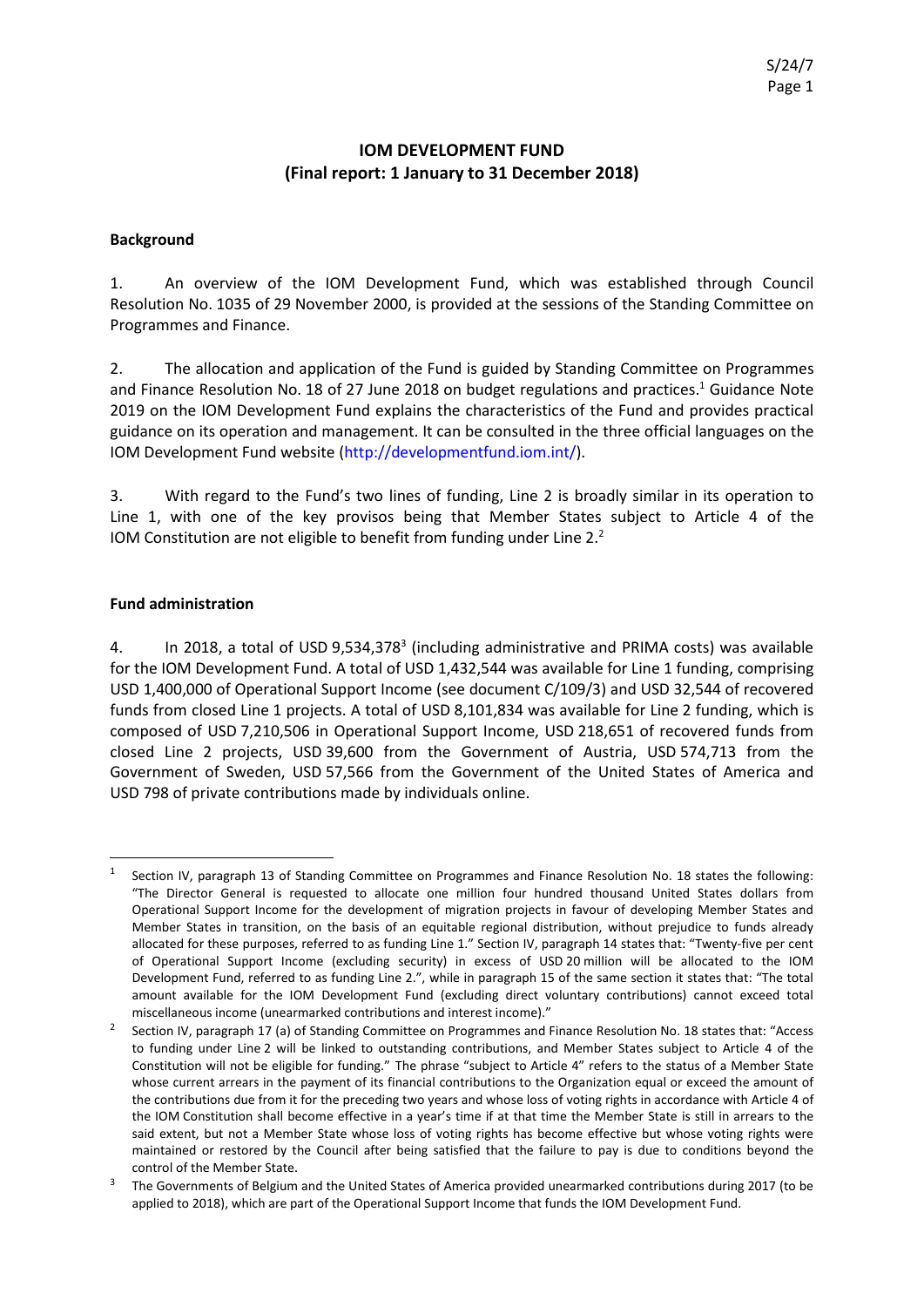5. A total of 52 projects were funded in 2018 through the IOM Development Fund, providing support to 122 eligible Member States. As in previous years, the distribution of allocations to each region was closely aligned with the representation of eligible Member States in those regions. In Africa, the IOM Development Fund supported 20 initiatives with USD 3,336,544, benefiting 28 eligible Member States. In Latin America and the Caribbean, USD 1,900,000 was allocated to 11 initiatives, benefiting 16 eligible Member States. In Asia and Oceania, 12 initiatives, benefiting 12 Member States, were funded for a total of USD 2,300,000. In Europe, USD 1,040,000 was allocated to seven projects, benefiting seven eligible Member States. One multiregional project was approved for a total of USD 100,000, benefiting Member States eligible for Line 1 funding, and one multiregional project was approved for a total of USD 200,000, benefiting Member States eligible for Line 2 funding.

6. Projects approved covered the following thematic areas: labour migration; migration and development; counter-trafficking; migration health; migration profiles; immigration and border management; migration, the environment and climate change; and migration policy. All projects approved are aligned with relevant objectives/principles contained in the IOM Migration Governance Framework.

7. Financial allocations against available funding were on schedule, with 100 per cent of the overall funding having been allocated by the end of 2018. All projects were developed on PRIMA with a rights-based approach and the integration of a gender perspective. As at 31 December 2018, 133 active projects were being administered by the IOM Development Fund.

8. The IOM Development Fund Strategic Plan was updated for the period 2019–2021. Among other things, it details the shared values that underpin the Fund's work as a unit and its relationships with internal and external stakeholders. Furthermore, an action plan for 2019 has also been developed.

### **PRIMA – Project Information and Management Application**

9. The IOM Development Fund Unit, together with colleagues in the field and regional offices, continued to use the PRIMA system as the platform for all workflows in the project cycle and to monitor the implementation of activities in preparation for on-site evaluations.

10. With the development of the PRIMA for All system in parallel with the operationalization of PRIMA for the IOM Development Fund, the IOM Development Fund Unit has been able to share the lessons learned from its roll-out of the system, feed its requirements into the organization-wide system and assist with the testing of that system.

### **Review of best practices**

11. In 2018, the IOM Development Fund conducted three reviews: one looking at all projects in South-East Asia for the period 2013–2017, another considering all projects in Central Asia for the period 2013–2017 and a third reviewing all projects related to the development of a migration profile between 2011 and 2014. The reviews assessed the performance and sustainability of these projects in order to improve future project development, project implementation and related thematic programming. The results of these reviews are available on the IOM Development Fund website.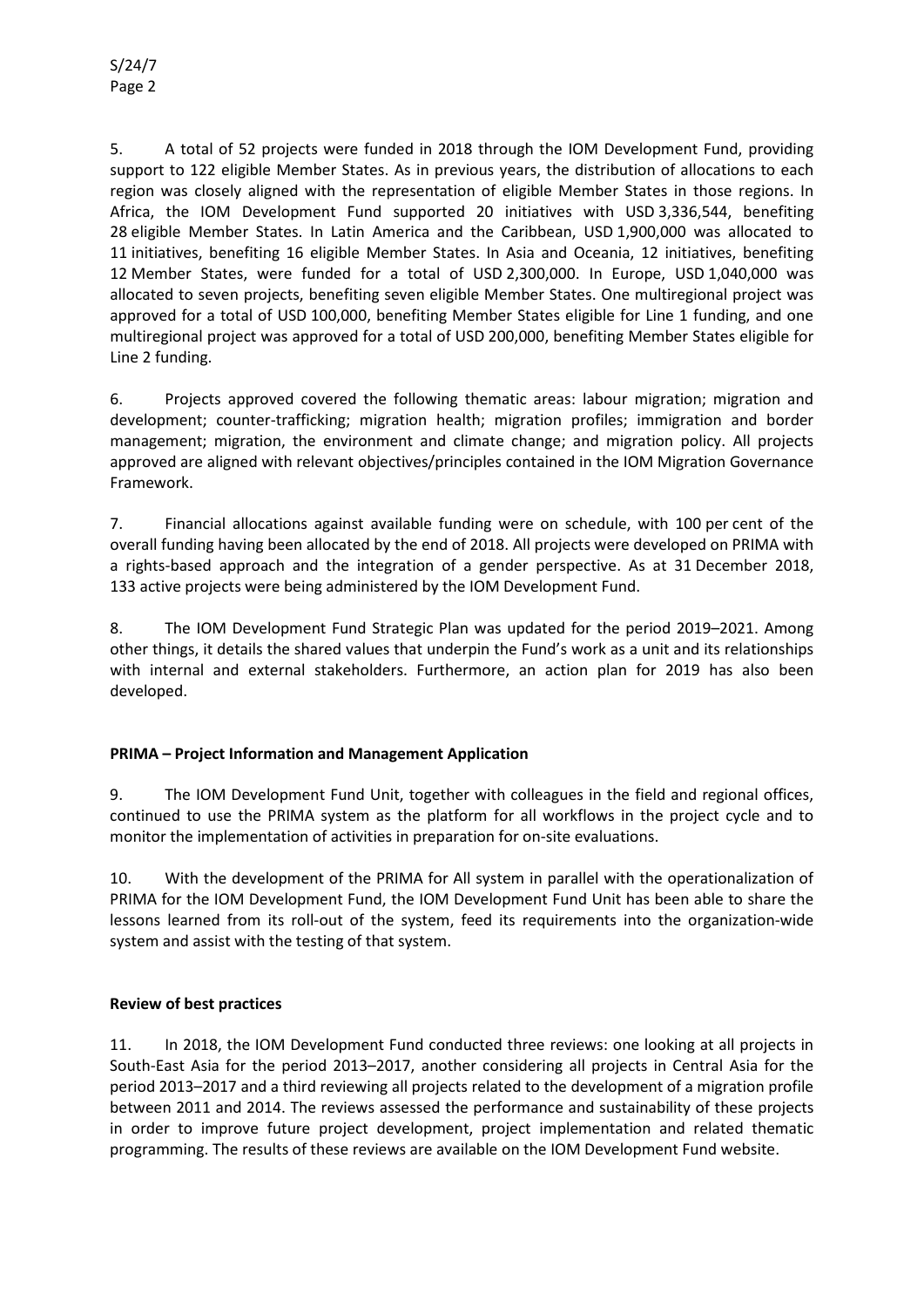### **Review of sustainability of projects**

12. Given that the mandatory ex-post evaluation is a relatively recent initiative by the Fund, it was proposed that it is in the Fund's interest to draw a larger project sample and reflect on the sustainability of those projects, based on the sustainability criterion of the Development Assistance Committee (DAC) of the Organisation for Economic Co-operation and Development (OECD) evaluation criteria. In the light of the primary objective of the IOM Development Fund to provide seed funding, the review provides a brief overview of the continued benefits of the projects and the major factors influencing the achievement of sustainability.

13. The project sample for the review comprised all projects funded by the IOM Development Fund in 2014 and beyond that had either a "Closed" or "Completed" status on PRIMA. Active projects with ongoing funding were excluded, as they remain premature for the purpose of this review to be aligned with the sustainability definition of the OECD-DAC evaluation criteria, which is characterized by the withdrawal of donor funding. The total number of target projects was 95, spanning different geographical regions (see Figure 1) and thematic areas. Of these, 23 were regional projects and 72 were national projects (representing 24% and 76% of projects, respectively). Total funding was USD 13,185,389 for the target projects.



**Figure 1. Number of target projects by region**

14. A review matrix was developed for data collection, in coordination with the Office of the Inspector General, based on the sustainability definition of the OECD-DAC evaluation criteria. The review matrix included the following qualitative and quantitative items relevant to project sustainability: availability and amount of follow-up donor funding<sup>4</sup> after Fund project completion;

 <sup>4</sup> For the purpose of this review exercise, follow-up donor funding is defined as funding by external donors, including the IOM Development Fund, that builds upon the achievements of the original Fund projects or that fully or partially contributed to the continuation of the Fund project outputs and activities.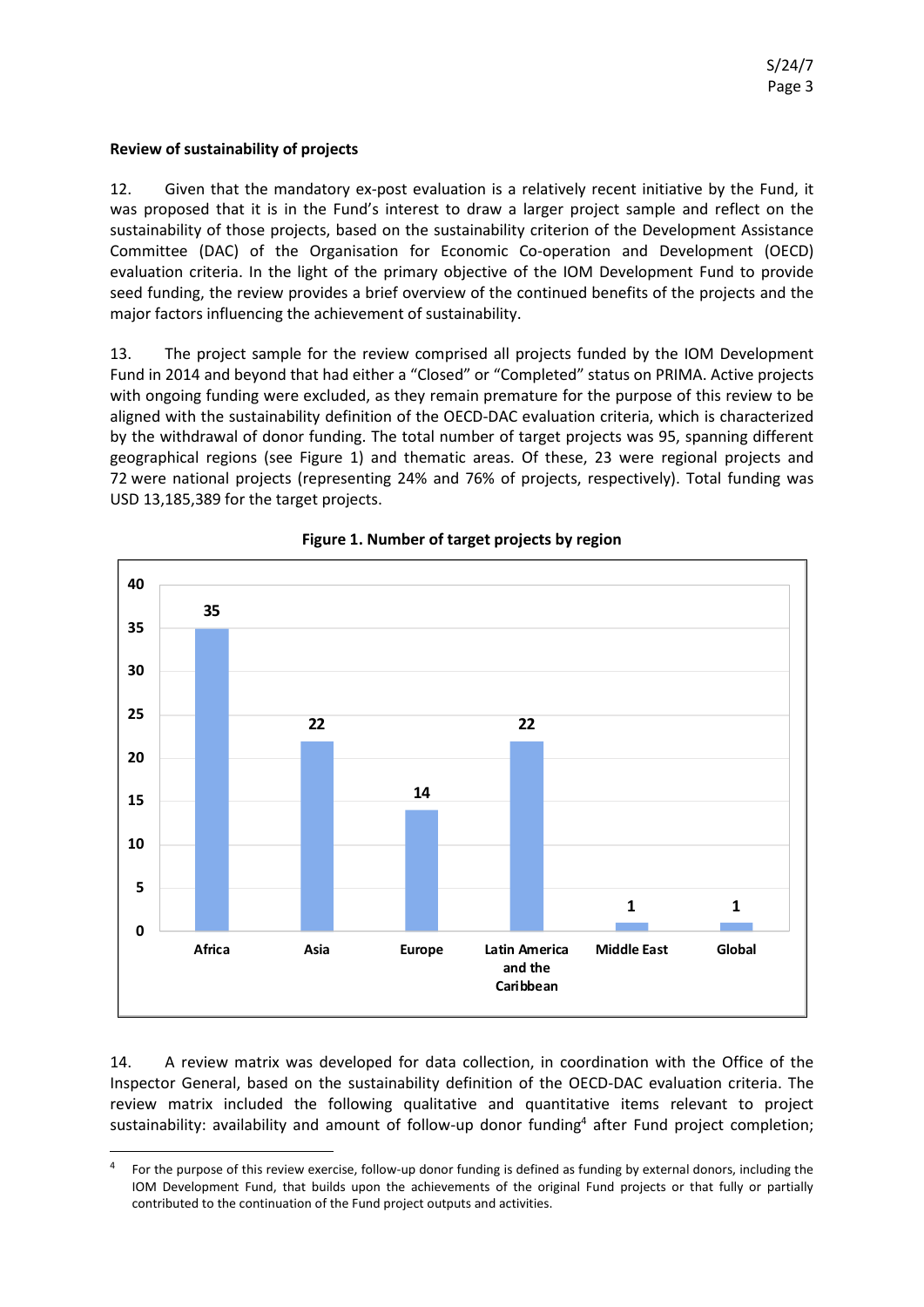evidence of relevant national budget allocation after Fund project completion; types of activities/interventions in which evidence of sustainability is witnessed; types of institutional changes in which evidence of sustainability is witnessed; and factors affecting sustainability. The matrix was sent to relevant IOM offices (the project management sites of the target projects) for their input.

### **Findings**

15. According to the OECD-DAC evaluation criteria, sustainability is concerned with measuring whether the benefits of an activity are likely to continue after donor funding has been withdrawn. This review includes the availability of follow-up donor funding after project completion. Out of the 95 projects targeted during the review, 34 projects (36% of the target projects) demonstrated evidence of follow-up donor funding with a reported total amount of USD 76,313,771, six times the original budget. Main donors who have provided follow-up funding after project completion include the European Union, Germany, Norway and Switzerland.

16. Evidence of follow-up national budget allocation is a good indication of the government's commitment and its willingness to take the project initiative forward. Out of the 95 projects targeted for this review, 49 projects (52%) reported some evidence of national budget allocation linked to the original Fund project initiative, including in the form of in-kind contributions. The extent of the national budget allocation varied for each target project and was difficult to quantify, as the governments often do not disclose budgetary information or make it publicly available.

17. In order to further shed light on what form of Fund project initiative is sustained, the review examined the collected sustainability data per intervention/activity type, as shown in Figure 2. Out of the 95 projects targeted for the review, 60 projects were reported to have some form of sustained coordination mechanisms, for example, interministerial working groups and national committees, related to the original initiative of the Fund project. In addition to the coordination mechanisms, the review revealed the prevalence of sustained direct assistance to migrants/communities and operational activities by stakeholders linked to the original project (49 projects each). For example, for the project "Strengthening the Security of the Belarus–Ukraine Border – Co-funding contribution to the EU-funded SURCAP II project", the Joint Action Plan has been developed between border authorities of both countries and joint border patrols continue to be conducted as a regular practice.

18. The projects also contributed to the sustained work in legislative review and reform, although the number of projects reported was relatively smaller compared with other intervention areas. For example, the recommendations from the "Streamlining Employment of Foreign Workers and Migration Management in North Macedonia" project feasibility study were incorporated into the legislation on foreigners and their employment, contributing to the adoption of related laws. Another example is the "Strengthening Labour Migration Management in Ethiopia" project. Sustained activities have included the following: a legislative review (Proclamation No. 923/2016, which is a revised overseas employment proclamation) along with institutional restructuring has been carried out (a separate overseas employment directorate composed of eight teams has been established and respective staff assigned within the Ministry of Labour and Social Affairs); private employment agencies with licences that had been suspended have been re-licensed; bilateral labour agreements with four destination countries (Jordan, Qatar, Saudi Arabia and the United Arab Emirates) have been finalized; technical and vocational education and training institutions have been selected to provide skills training to potential migrants; and labour attachés are being assigned to major destination countries.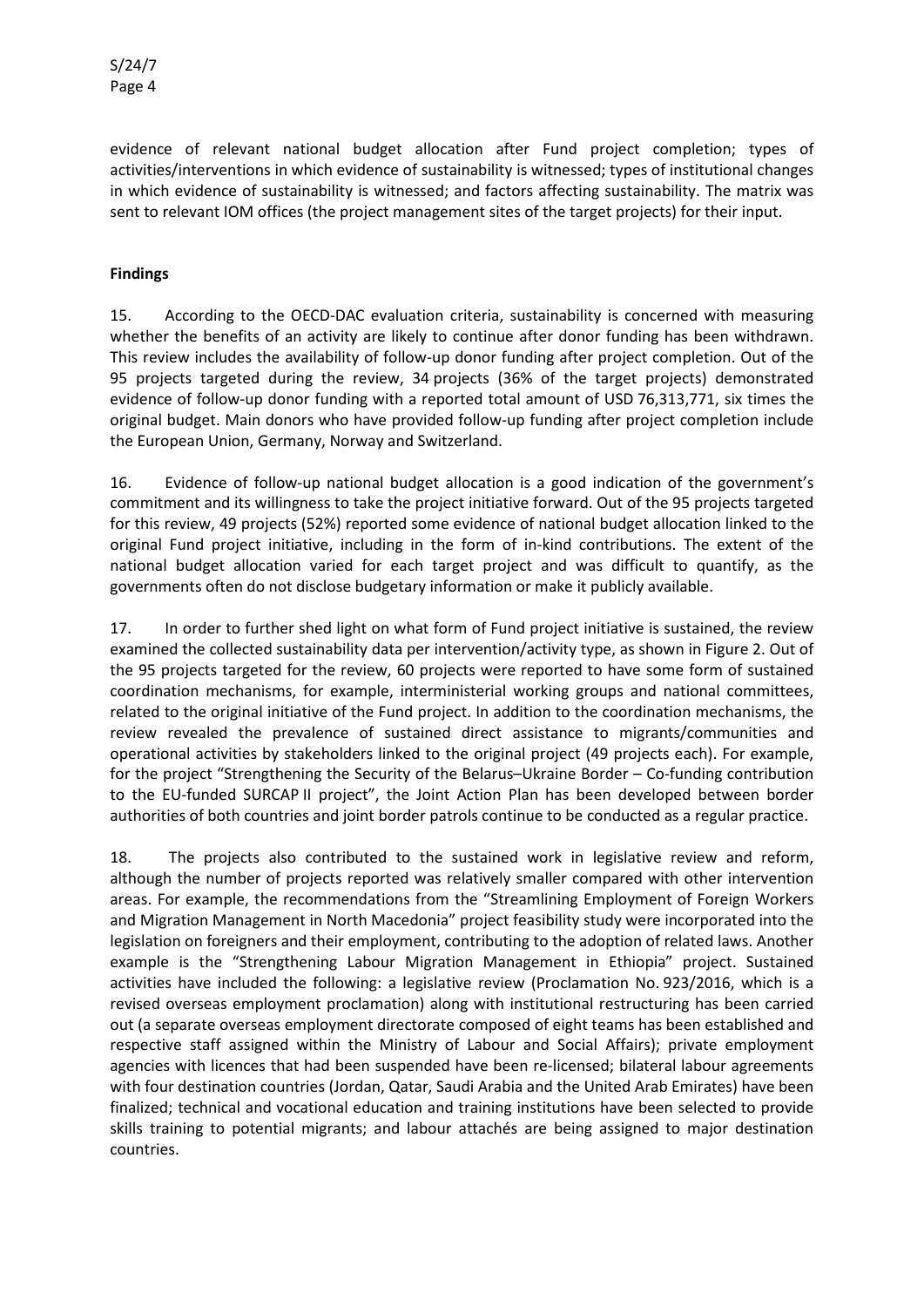

**Figure 2. Number of projects reported with sustained elements per intervention/activity type**

19. The review also collected information on the types of institutional changes that were evident after project completion. As reported by 53 projects, sustained coordination mechanisms (e.g. interministerial working groups and national committees) related to the original project initiatives were notable institutional changes. Furthermore, many IOM offices reported on various institutional performance changes often characterized by perceived behavioural changes of the project stakeholders; 25 projects and 34 projects reported government structures and government staffing, respectively, as major institutional changes. An example is the "Mapping the Diaspora of Saint Vincent and the Grenadines" project, where the Government, under the framework of a diaspora unit that was created within the original project, continues to coordinate and engage with the diaspora and to address the related issues.

20. The main factors affecting project sustainability are summarized in Figure 3, which also shows the number of projects that identified the positive and negative factors. The majority of IOM offices reported that the limited availability of financial resources by government counterparts negatively affected project sustainability, which again highlights the fact that the benefiting governments continue to struggle with full financial commitment immediately following original project completion. Political factors remain highly relevant to project sustainability, with data revealing that the change in political power very often negatively influenced project sustainability, whereas it was enhanced in a positive manner when there was strong political will to move the project initiative forward. Furthermore, government staff turnover, particularly at the administrative and operational levels, negatively affected project sustainability in many of the target projects.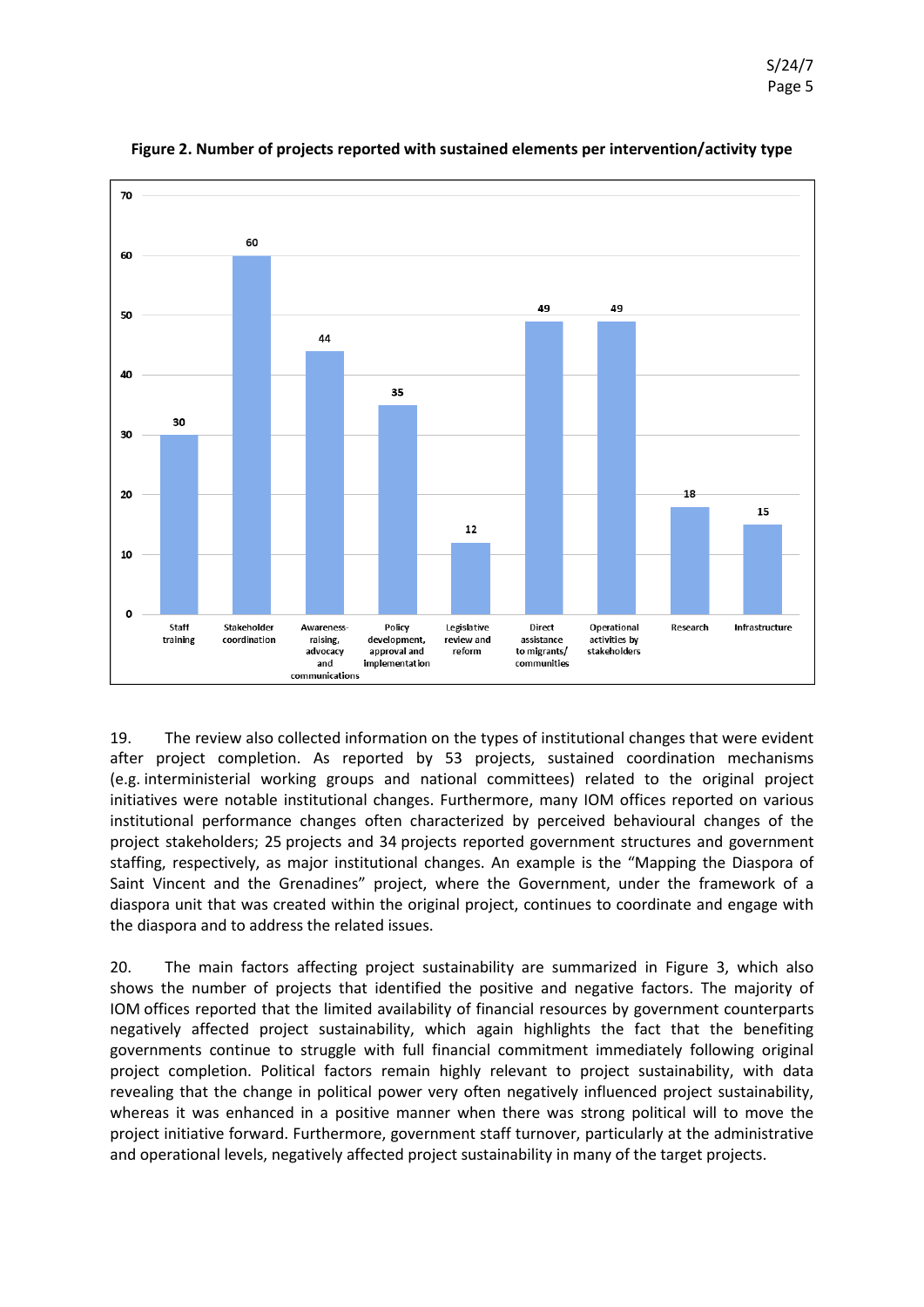

**Figure 3. Number of projects reporting factors affecting project sustainability**

#### **Staff support for the IOM Development Fund**

21. The Government of Japan has provided funding for a part-time Junior Professional Officer (JPO) for the IOM Development Fund Unit at Headquarters. The JPO has been a vital member of the Unit, reviewing fundraising options, project applications and reports, and carrying out project performance reviews.

#### **Fundraising initiatives**

22. During 2018, the IOM Development Fund, with the support of the Media and Communications Division, had been developing an awareness-raising and fundraising campaign to be launched in public spaces during 2019 in collaboration with the private sector. An update will be provided at the Twenty-fifth Session of the Standing Committee on Programmes and Finance.

#### **Ex-post evaluations**

23. The IOM Development Fund is committed to undertaking ex-post evaluations of all completed funded projects. All evaluations carried out during 2018 have been reviewed, collated and summarized. The main findings and recommendations have been collated into a report, entitled Report on the IOM Development Fund 2018 Ex-post Evaluations, which has been shared with project developers, managers, monitoring and evaluation officers and staff in the regional offices involved in the review of new project proposals and reports. The ex-post evaluations play a crucial role in helping to hold the IOM Development Fund, IOM offices and project partners accountable for the project results as well as informing the future decision-making on the use of the Fund. The full report is available on the IOM Development Fund website.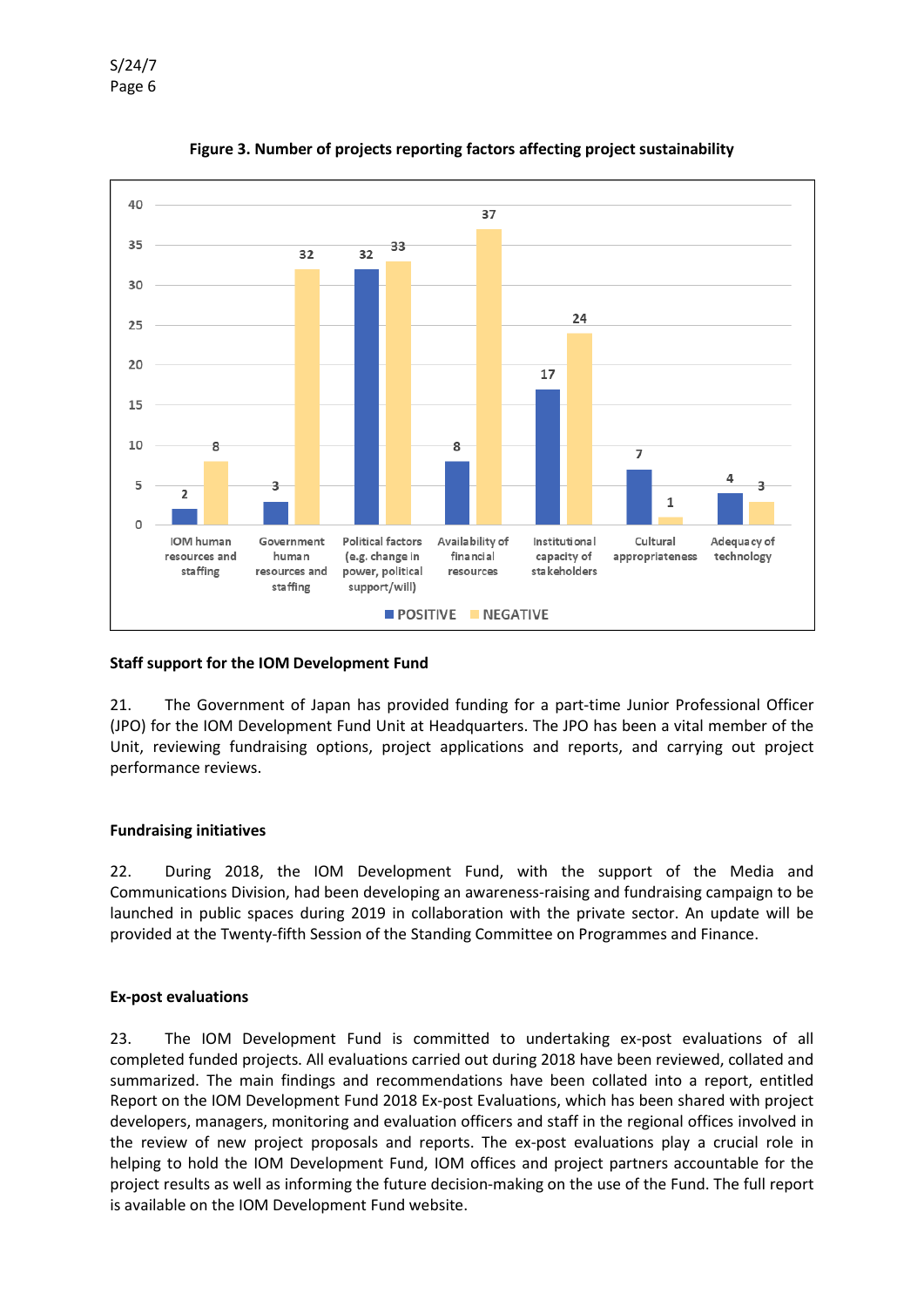#### **Evaluation of the Fund**

24. An evaluation of the Fund by the Office of the Inspector General was planned for early 2019 to review its eligibility and selection criteria, as well as its overall performance, impact and sustainability. An evaluation report will be available by the Twenty-fifth Session of the Standing Committee on Programmes and Finance.

#### **Eligible Member States and allocations: 1 January to 31 December 2018**

- 25. This report includes the following annexes:
- Annex I: Line 1: Member States eligible for allocations under the IOM Development Fund, by region, as at 31 December 2018
- Annex II: Line 2: Member States eligible for allocations under the IOM Development Fund, by region, as at 31 December 2018
- Annex III: Line 1 and Line 2: IOM Development Fund regional distribution chart: Approved projects from 1 January to 31 December 2018
- Annex IV: Line 1 and Line 2: IOM Development Fund financial summary: 1 January to 31 December 2018 and available funds as at 31 December 2018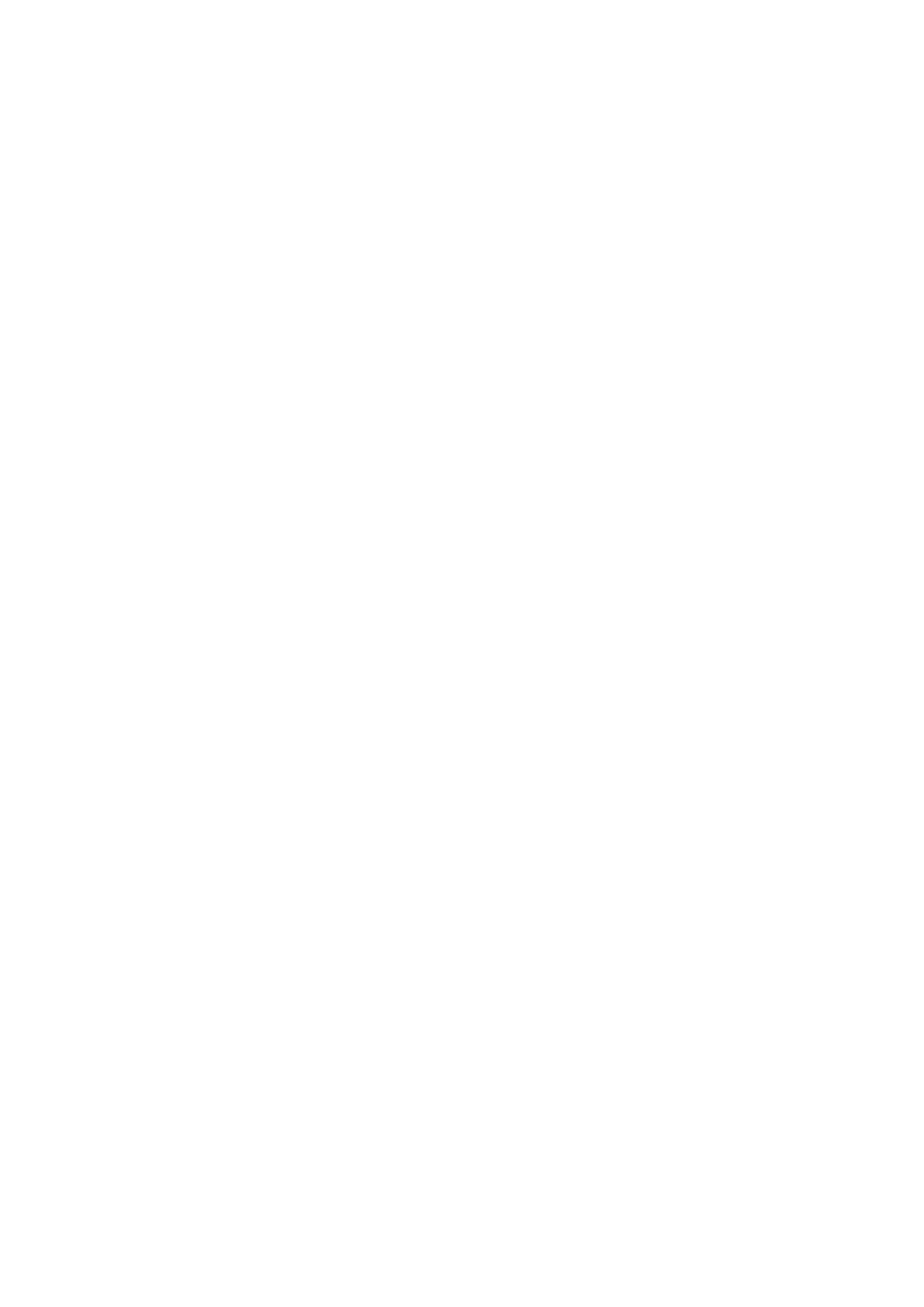### S/24/7 Annex I (English only)

#### **Annex I**

### **Line 1: Member States eligible for allocations under the IOM Development Fund, by region, as at 31 December 2018**

(total: 122)

| <b>Africa</b><br>52 Members (43%) | Africa (continued)                     | <b>Asia and Oceania</b><br>31 Members (25%) |
|-----------------------------------|----------------------------------------|---------------------------------------------|
| Algeria                           | Tunisia                                | Afghanistan                                 |
| Angola                            | Uganda                                 | Bangladesh                                  |
| Benin                             | United Republic of Tanzania            | Cambodia                                    |
| <b>Botswana</b>                   | Zambia                                 | China                                       |
| <b>Burkina Faso</b>               | Zimbabwe                               | Fiji                                        |
| Burundi                           |                                        | India                                       |
| Cabo Verde                        |                                        | Iran (Islamic Republic of)                  |
| Cameroon                          | <b>Middle East</b>                     | Kazakhstan                                  |
| Central African Republic          | 2 Members (2%)                         | Kiribati                                    |
| Chad                              |                                        | Kyrgyzstan                                  |
| Comoros                           | Jordan                                 | Maldives                                    |
| Congo                             | Yemen                                  | <b>Marshall Islands</b>                     |
| Côte d'Ivoire                     |                                        | Micronesia (Federated States of)            |
| Democratic Republic of the Congo  |                                        | Mongolia                                    |
| Djibouti                          | <b>Latin America and the Caribbean</b> | Myanmar                                     |
| Egypt                             | 25 Members (20%)                       | Nauru                                       |
| Eritrea                           |                                        | Nepal                                       |
| Eswatini                          | Argentina                              | Pakistan                                    |
| Ethiopia                          | <b>Belize</b>                          | Papua New Guinea                            |
| Gabon                             | Bolivia (Plurinational State of)       | Philippines                                 |
| Gambia                            | <b>Brazil</b>                          | Samoa                                       |
| Ghana                             | Colombia                               | Solomon Islands                             |
| Guinea                            | Costa Rica                             | Sri Lanka                                   |
| Guinea-Bissau                     | Cuba                                   | Tajikistan                                  |
| Kenya                             | Dominica                               | Thailand                                    |
| Lesotho                           | Dominican Republic                     | Timor-Leste                                 |
| Liberia                           | Ecuador                                | Tonga                                       |
| Libya                             | El Salvador                            | Turkmenistan                                |
| Madagascar                        | Guatemala                              | Tuvalu                                      |
| Malawi                            | Guyana                                 | Vanuatu                                     |
| Mali                              | Haiti                                  | Viet Nam                                    |
| Mauritania                        | Honduras                               |                                             |
| Mauritius                         | Jamaica                                | <b>Europe</b>                               |
| Morocco                           | Mexico                                 | 12 Members (10%)                            |
| Mozambique                        | Nicaragua                              |                                             |
| Namibia                           | Panama                                 | Albania                                     |
| Niger                             | Paraguay                               | Armenia                                     |
| Nigeria                           | Peru                                   | Azerbaijan                                  |
| Rwanda                            | Saint Lucia                            | <b>Belarus</b>                              |
| Sao Tome and Principe             | Saint Vincent and the Grenadines       | Bosnia and Herzegovina                      |
| Senegal                           | Suriname                               | Georgia                                     |
| Sierra Leone                      | Venezuela (Bolivarian Republic of)     | Montenegro                                  |
| Somalia                           |                                        | North Macedonia                             |
| South Africa                      |                                        | Republic of Moldova                         |
| South Sudan                       |                                        | Serbia                                      |
| Sudan                             |                                        | Turkey                                      |
| Togo                              |                                        | Ukraine                                     |

Note: Grenada, the Lao People's Democratic Republic and Palau are not included in the above list as they were admitted as Member States of the Organization at the Second Special Session of the Council, held on 29 June 2018.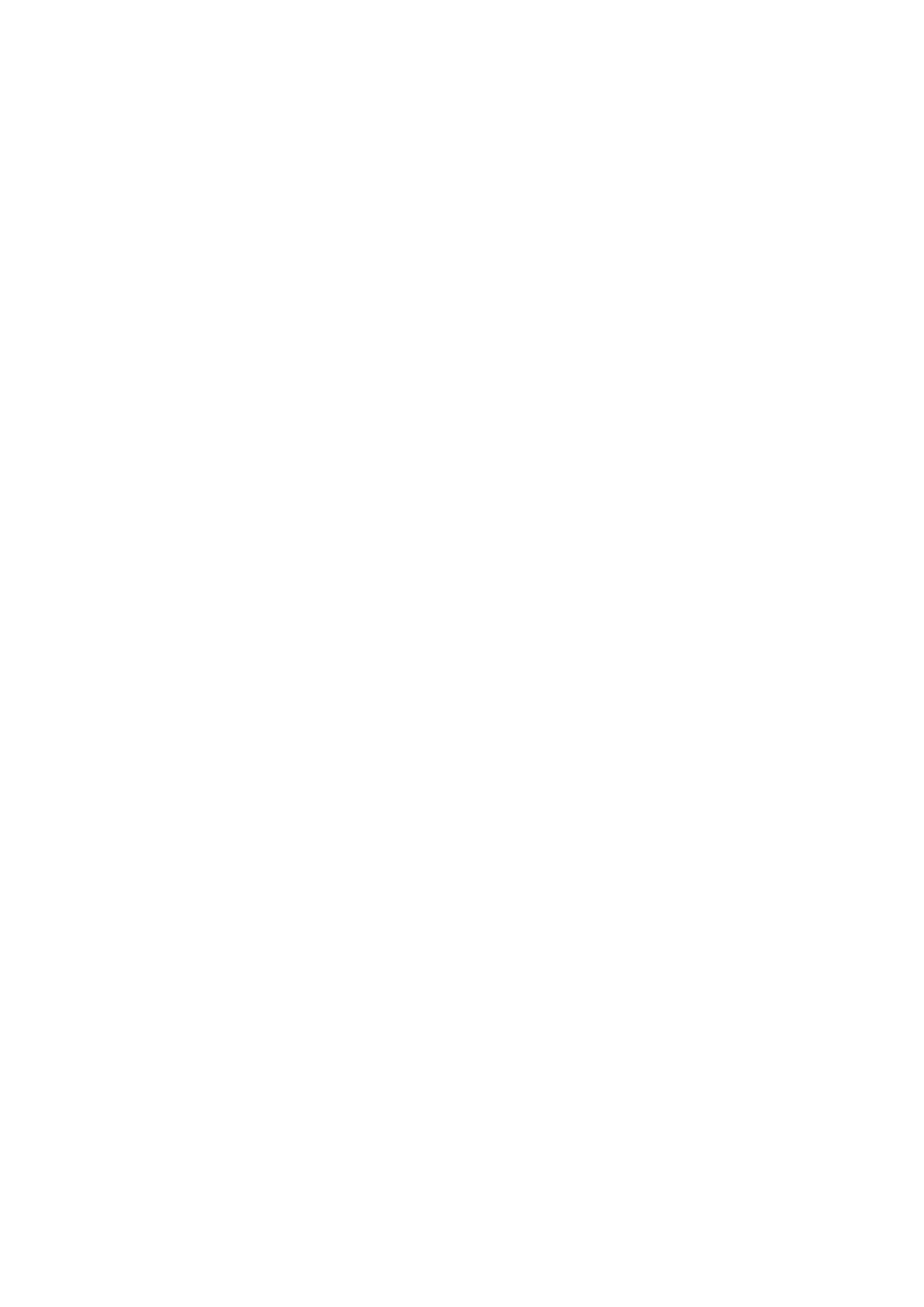#### **Annex II**

## **Line 2: Member States eligible for allocations under the IOM Development Fund, by region, as at 31 December 20181**

(total: 94)

| <b>Africa</b><br>34 Members (36%) | <b>Middle East</b><br>1 Member (1%) | Asia and Oceania (continued) |
|-----------------------------------|-------------------------------------|------------------------------|
| Algeria                           | Jordan                              | Mongolia                     |
| Angola                            |                                     | Myanmar                      |
| Benin                             | Latin America and the Caribbean     | Nepal                        |
| <b>Botswana</b>                   | 22 Members (23%)                    | Pakistan                     |
| <b>Burkina Faso</b>               |                                     | Papua New Guinea             |
| Burundi                           | Argentina                           | Philippines                  |
| Cabo Verde                        | <b>Belize</b>                       | Samoa                        |
| Central African Republic          | Bolivia (Plurinational State of)    | Solomon Islands              |
| Côte d'Ivoire                     | Brazil                              | Sri Lanka                    |
| Democratic Republic of the Congo  | Colombia                            | Tajikistan                   |
| Djibouti                          | Costa Rica                          | Thailand                     |
| Egypt                             | Cuba                                | Timor-Leste                  |
| Ethiopia                          | Dominica                            | Tonga                        |
| Ghana                             | Dominican Republic                  | Turkmenistan                 |
| Guinea                            | Ecuador                             | Tuvalu                       |
| Kenya                             | El Salvador                         | Vanuatu                      |
| Lesotho                           | Guatemala                           | Viet Nam                     |
| Madagascar                        | Guyana                              |                              |
| Malawi                            | Haiti                               | <b>Europe</b>                |
| Mali                              | Honduras                            | 12 Members (13%)             |
| Mauritania                        | Jamaica                             |                              |
| <b>Mauritius</b>                  | Mexico                              | Albania                      |
| Morocco                           | Nicaragua                           | Armenia                      |
| Namibia                           | Panama                              | Azerbaijan                   |
| Niger                             | Paraguay                            | <b>Belarus</b>               |
| Rwanda                            | Peru                                | Bosnia and Herzegovina       |
| Senegal                           | Saint Lucia                         | Georgia                      |
| Sierra Leone                      |                                     | Montenegro                   |
| South Africa                      | <b>Asia and Oceania</b>             | North Macedonia              |
| Sudan                             | 25 Members (27%)                    | Republic of Moldova          |
| Togo                              |                                     | Serbia                       |
| Tunisia                           | Bangladesh                          | Turkey                       |
| Zambia                            | China                               | Ukraine                      |
| Zimbabwe                          | India                               |                              |
|                                   | Iran (Islamic Republic of)          |                              |
|                                   | Kazakhstan                          |                              |
|                                   | Kyrgyzstan                          |                              |
|                                   | Marshall Islands                    |                              |
|                                   | Micronesia (Federated States of)    |                              |
|                                   |                                     |                              |

<sup>&</sup>lt;sup>1</sup> The Line 2 list of eligible Member States (and budget for each region) cut-off date for the year is 30 June. Cambodia, Chad, Comoros, Fiji, Maldives and Mozambique became eligible for Line 2 funding when they came off the list of Member States with outstanding assessed contributions to the Administrative Part of the Budget which equal or exceed the amount due from them for the preceding two years, which took place after 30 June 2018.

\_\_\_\_\_\_\_\_\_\_\_\_\_\_\_\_\_\_\_\_\_\_\_\_\_\_\_\_\_\_\_

Note: Grenada, the Lao People's Democratic Republic and Palau are not included in the above list as they were admitted as Member States of the Organization at the Second Special Session of the Council, held on 29 June 2018.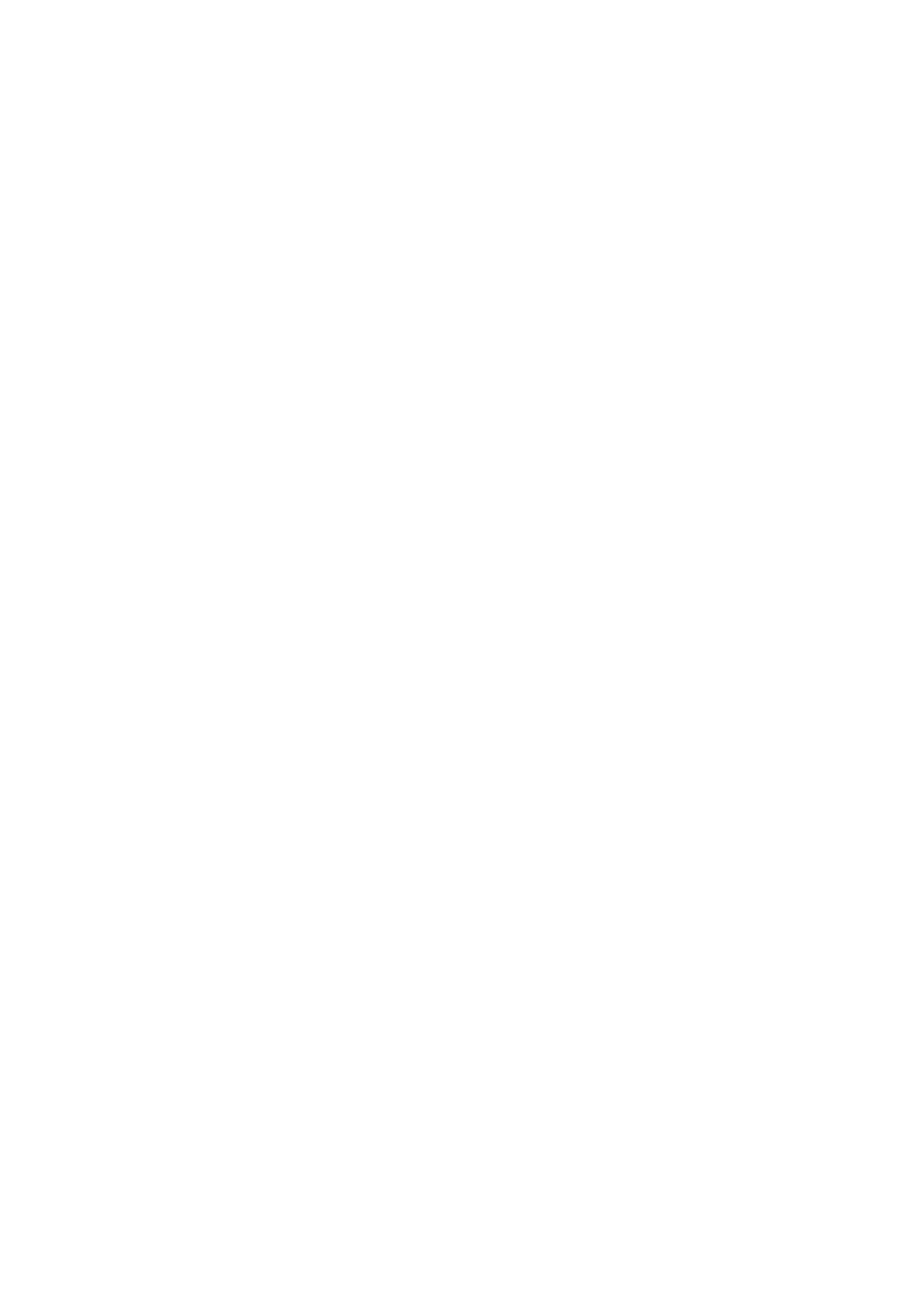## **Annex III Line 1 and Line 2: IOM Development Fund regional distribution chart: Approved projects from 1 January to 31 December 2018**

| <b>REGION: AFRICA</b>                                                                                                                                                                                  |                                                                                                                                                                                               |                        |
|--------------------------------------------------------------------------------------------------------------------------------------------------------------------------------------------------------|-----------------------------------------------------------------------------------------------------------------------------------------------------------------------------------------------|------------------------|
| IOM office (benefiting<br>Members and non-members)                                                                                                                                                     | Project                                                                                                                                                                                       | Amount<br>funded (USD) |
|                                                                                                                                                                                                        | Line 1                                                                                                                                                                                        |                        |
| IOM Botswana (Angola,<br>Botswana, Comoros,<br>Democratic Republic of the<br>Congo, Eswatini, Lesotho,<br>Madagascar, Malawi,<br>Mauritius, Mozambique,<br>Namibia, South Africa,<br>Zambia, Zimbabwe) | Enhancing Regional Cooperation for Improved Migration Governance in<br>Southern Africa through the Development of a Regional Migration Policy<br>Framework – IOM Strategy: activities 3 and 7 | 100 000                |
| <b>IOM Cabo Verde</b>                                                                                                                                                                                  | Supporting the Implementation of an e-Residence Platform in Cabo Verde<br>- IOM Strategy: activities 2, 3 and 6                                                                               | 86 544                 |
| <b>IOM South Sudan</b>                                                                                                                                                                                 | Enhancing Knowledge on Remittances and Diaspora Engagement in South<br>Sudan – IOM Strategy: activities 3 and 5                                                                               | 100 000                |
| IOM Sudan                                                                                                                                                                                              | Sudan: Reaching Nationals and Diaspora through Communication and<br>Multimedia - IOM Strategy: activities 3 and 4                                                                             | 100 000                |
|                                                                                                                                                                                                        | <b>Africa Line 1 allocations</b>                                                                                                                                                              | 386 544                |
| Africa Line 1 available funding (less multiregional and administration allocation)                                                                                                                     |                                                                                                                                                                                               | 381 214                |
| Allocations for Africa Line 1 as a percentage of available funding                                                                                                                                     |                                                                                                                                                                                               | 101%                   |
|                                                                                                                                                                                                        | Allocations for Africa Line 1 as a percentage of total Line 1 available funding                                                                                                               | 44%                    |

| Line 2              |                                                                                                                                                                                                      |         |
|---------------------|------------------------------------------------------------------------------------------------------------------------------------------------------------------------------------------------------|---------|
| <b>IOM Benin</b>    | Support to Migration Management in Benin - IOM Strategy: activities 3<br>and 6                                                                                                                       | 200 000 |
| <b>IOM Botswana</b> | Botswana Migration Profile: Supporting Evidence-based Migration-related<br>Policymaking and Planning in Botswana – IOM Strategy: activities 3 and 6                                                  | 100 000 |
| IOM Burkina Faso    | Strengthening the Capacities of Local Authorities in Burkina Faso to<br>Mainstream Migration, the Environment and Climate Change into Local<br>Planning - IOM Strategy: activity 3                   | 200 000 |
| <b>IOM Burundi</b>  | Burundi: Supporting the Development of a National Labour<br>Migration Policy and Negotiation of Bilateral Labour Agreements<br>- IOM Strategy: activities 3 and 12                                   | 200 000 |
| IOM Djibouti        | Engaging the Djiboutian Diaspora through the Development of a National<br>Strategy and Diaspora Mapping – IOM Strategy: activities 3 and 4                                                           | 200 000 |
| <b>IOM Guinea</b>   | Diaspora Engagement in Support of the Health Sector in Guinea -<br>IOM Strategy: activity 3                                                                                                          | 100 000 |
| IOM Kenya           | Capacity-building Support for the Government of Kenya to Develop a<br>Labour Migration Policy and Labour Bill to Enhance Protection of Kenyans<br>Working Abroad - IOM Strategy: activities 3 and 12 | 150 000 |
| IOM Lesotho         | Enhancing Coordination and Strengthening Institutional Capacity to<br>Effectively Engage with the Basotho Diaspora - IOM Strategy: activity 4                                                        | 200 000 |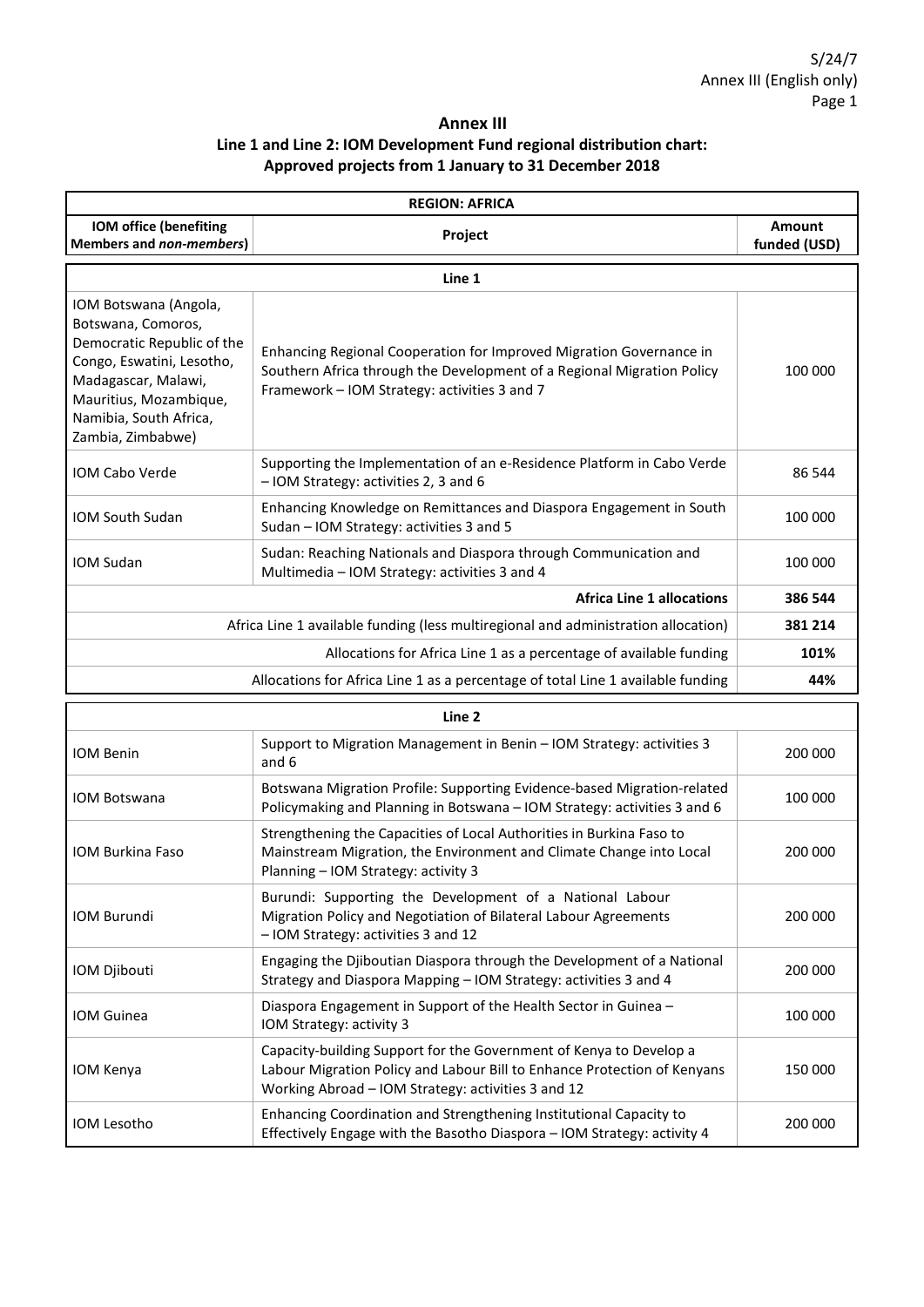| <b>REGION: AFRICA (continued)</b>                         |                                                                  |                        |
|-----------------------------------------------------------|------------------------------------------------------------------|------------------------|
| <b>IOM office (benefiting</b><br>Members and non-members) | <b>Project</b>                                                   | Amount<br>funded (USD) |
|                                                           | Line 2 (continued)                                               |                        |
|                                                           | Mapping and Profiling the Malawian Diaspora in South Africa, the |                        |

| <b>IOM Malawi</b>                                                                        | United Kingdom and the United States of America - IOM Strategy:<br>activities 3 and 4                                                                     | 200 000 |
|------------------------------------------------------------------------------------------|-----------------------------------------------------------------------------------------------------------------------------------------------------------|---------|
| <b>IOM Mauritania</b>                                                                    | Enhancing Migration Management in Mauritania, in Compliance with<br>International Rights - IOM Strategy: activities 2, 3 and 6                            | 200 000 |
| <b>IOM Mauritius</b>                                                                     | Building the Capacity of the Mauritian Government to Strengthen<br>Linkages with the Mauritian Diaspora - IOM Strategy: activity 4                        | 200 000 |
| <b>IOM Morocco</b>                                                                       | Diaspora Engagement in Agroecology Development in Morocco -<br>IOM Strategy: activity 4                                                                   | 200 000 |
| <b>IOM Rwanda</b>                                                                        | Safe Labour Migration from Rwanda - IOM Strategy: activities 3 and 12                                                                                     | 200 000 |
| IOM Tunis (Morocco and<br>Tunisia)                                                       | Migration Data Literacy Enhancement Advance Non-Discrimination in<br>North Africa (M-LEARN) - IOM Strategy: activities 3 and 6                            | 250 000 |
| Regional Office in Dakar<br>(Burkina Faso, Mali)                                         | Enhancing Capacities in Disaster Risk Reduction in Burkina Faso and Mali<br>- IOM Strategy: activity 3                                                    | 200 000 |
| Regional Office in Pretoria<br>(Botswana, Lesotho,<br>Malawi, South Africa,<br>Zimbabwe) | Strengthening Migration Data Collection and Analysis in Botswana,<br>Lesotho, Malawi, South Africa and Zimbabwe - IOM Strategy: activities<br>$3$ and $6$ | 150 000 |
|                                                                                          | <b>Africa Line 2 allocations</b>                                                                                                                          | 2950000 |
| Africa Line 2 available funding (less multiregional and administration allocation)       |                                                                                                                                                           | 2768400 |
| Allocations for Africa Line 2 as a percentage of available funding                       |                                                                                                                                                           | 107%    |
|                                                                                          | Allocations for Africa Line 2 as a percentage of total Line 2 available funding                                                                           | 38%     |
|                                                                                          |                                                                                                                                                           |         |

| Lines 1 and 2                                     |           |  |
|---------------------------------------------------|-----------|--|
| Africa regional allocations                       | 3 336 544 |  |
| Africa regional available funding                 | 3 149 614 |  |
| Percentage allocated across the two funding lines | 106%      |  |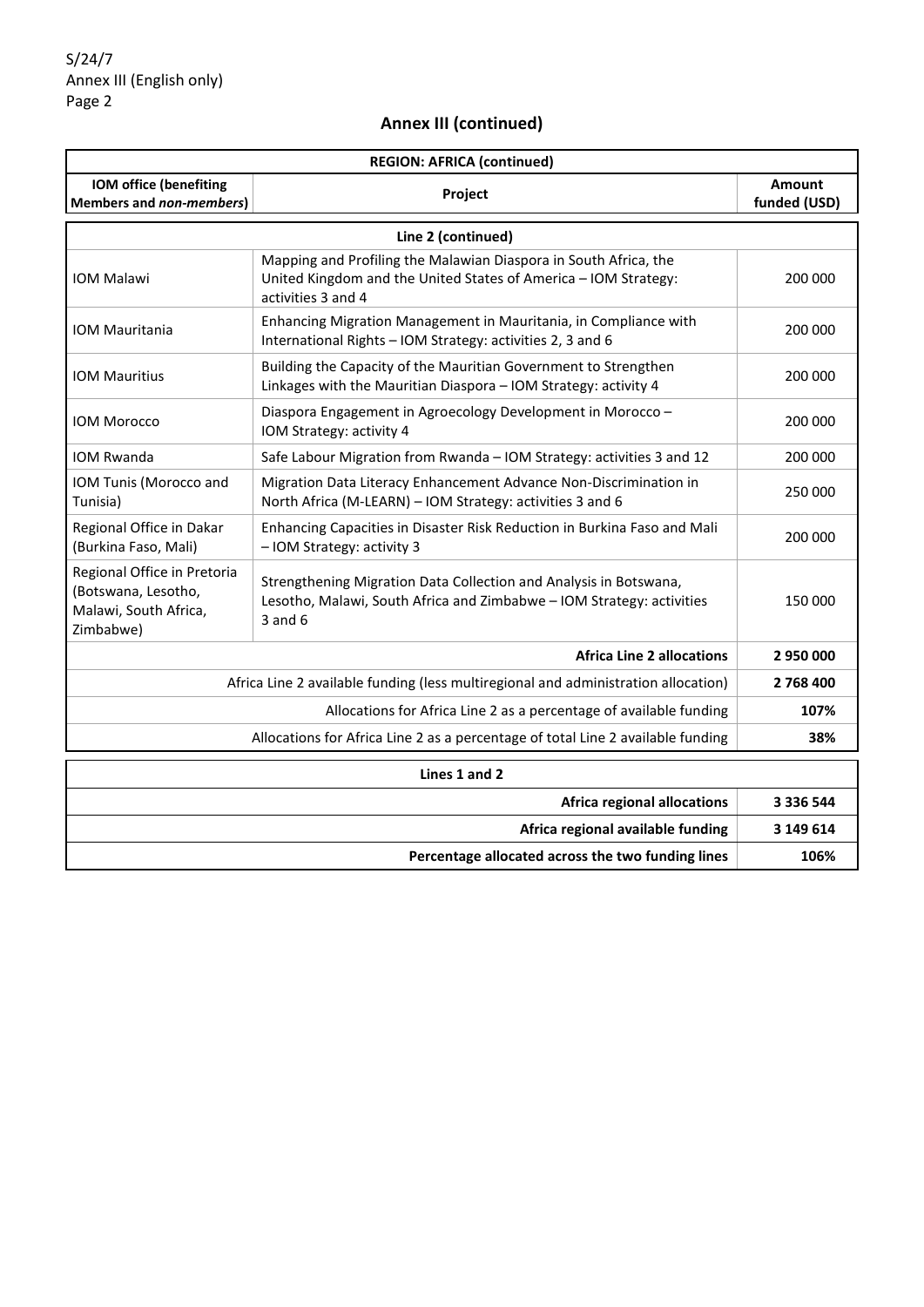|                                                    | <b>REGION: MIDDLE EAST</b>                                                              |                        |  |
|----------------------------------------------------|-----------------------------------------------------------------------------------------|------------------------|--|
| IOM office (benefiting<br>Members and non-members) | Project                                                                                 | Amount<br>funded (USD) |  |
|                                                    | Line 1                                                                                  |                        |  |
|                                                    | <b>Middle East Line 1 allocations</b>                                                   | 0                      |  |
|                                                    | Middle East Line 1 available funding (less multiregional and administration allocation) | 17731                  |  |
|                                                    | Allocations for Middle East Line 1 as a percentage of available funding                 | 0%                     |  |
|                                                    | Line 2                                                                                  |                        |  |
|                                                    | <b>Middle East Line 2 allocations</b>                                                   | 0                      |  |
|                                                    | Middle East Line 2 available funding (less multiregional and administration allocation) | 76 900                 |  |
|                                                    | Allocations for Middle East Line 2 as a percentage of available funding                 | 0%                     |  |
|                                                    | Lines 1 and 2                                                                           |                        |  |
|                                                    | <b>Middle East regional allocations</b>                                                 | 0                      |  |
|                                                    | Middle East regional available funding                                                  | 94 631                 |  |
|                                                    | Percentage allocated across the two funding lines                                       | 0%                     |  |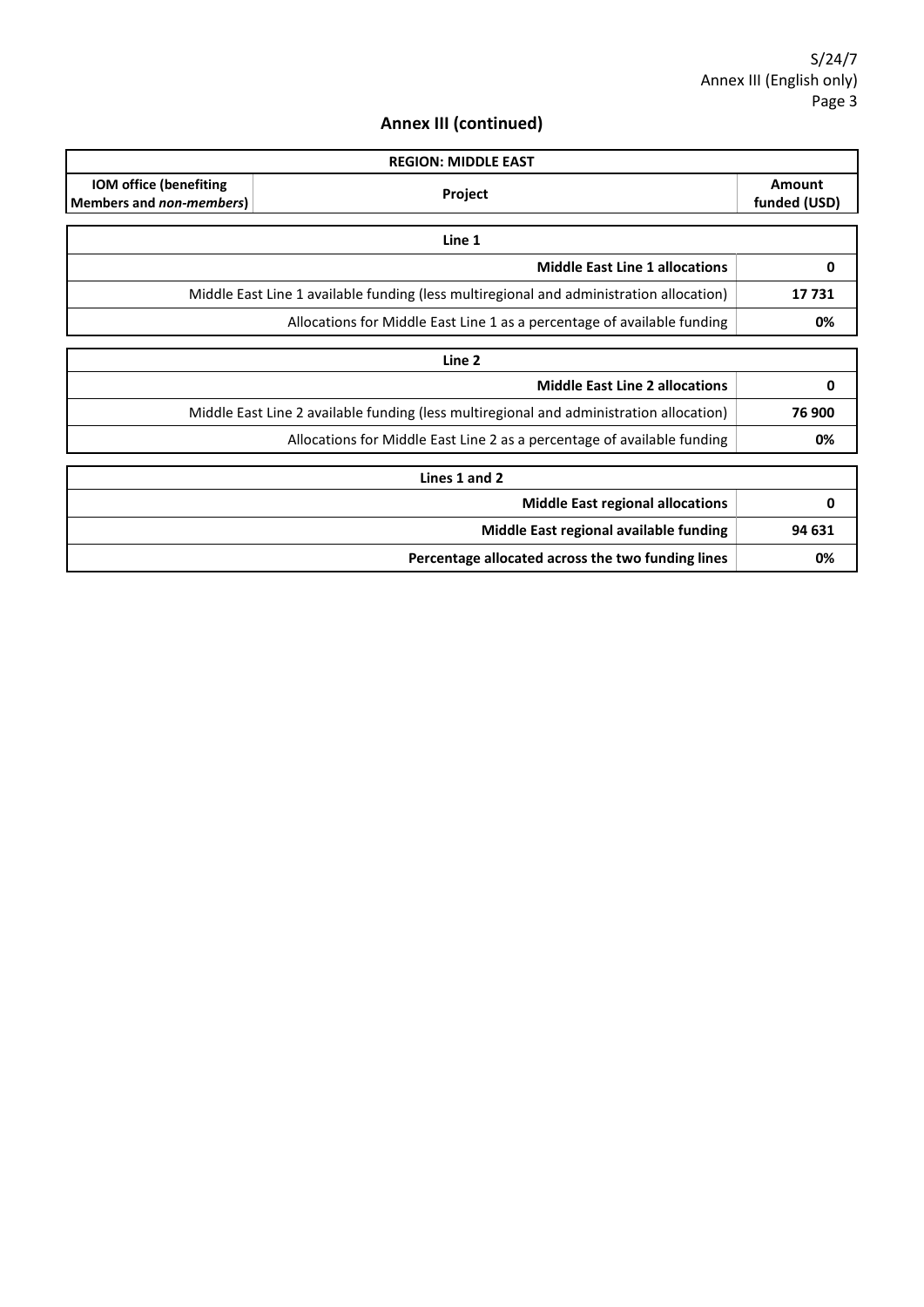| <b>REGION: LATIN AMERICA AND THE CARIBBEAN</b>                                                                          |                                                                                                                                                                                            |                        |  |
|-------------------------------------------------------------------------------------------------------------------------|--------------------------------------------------------------------------------------------------------------------------------------------------------------------------------------------|------------------------|--|
| IOM office (benefiting<br>Members and non-members)                                                                      | Project                                                                                                                                                                                    | Amount<br>funded (USD) |  |
|                                                                                                                         | Line 1                                                                                                                                                                                     |                        |  |
| <b>IOM Brazil</b>                                                                                                       | Enhancing Migration Governance in Brazil - IOM Strategy: activities 3 and 6                                                                                                                | 100 000                |  |
| <b>IOM Guatemala</b>                                                                                                    | Strengthening Guatemalan Consular Assistance Capacity -<br>IOM Strategy: activities 2 and 3                                                                                                | 100 000                |  |
|                                                                                                                         | Latin America and the Caribbean Line 1 allocations                                                                                                                                         | 200 000                |  |
|                                                                                                                         | Latin America and the Caribbean Line 1 available funding (less multiregional and administration allocation)                                                                                | 177 309                |  |
|                                                                                                                         | Allocations for Latin America and the Caribbean Line 1 as a percentage of available funding                                                                                                | 113%                   |  |
|                                                                                                                         | Allocations for Latin America and the Caribbean Line 1 as a percentage of total Line 1 available funding                                                                                   | 23%                    |  |
|                                                                                                                         | Line 2                                                                                                                                                                                     |                        |  |
| IOM Argentina                                                                                                           | Supporting the National Counter-trafficking Programme in Argentina -<br>IOM Strategy: activities 3, 6 and 11                                                                               | 150 000                |  |
| IOM Bolivia (Plurinational<br>State of)                                                                                 | Strengthening the Capacity of the Bolivian Government to Effectively<br>Implement Policies to Combat Human Trafficking and Smuggling of<br>Migrants - IOM Strategy: activities 3, 6 and 11 | 200 000                |  |
| IOM Cuba                                                                                                                | Strengthening Migration Management Capacities in Cuba - IOM Strategy:<br>activities 2, 3 and 6                                                                                             | 200 000                |  |
| IOM Dominican Republic                                                                                                  | Contributing to Mainstreaming Human Mobility in the Economic<br>Development Policies of the Dominican Republic - IOM Strategy:<br>activities 3, 4 and 8                                    | 200 000                |  |
| IOM Guyana (Dominica)                                                                                                   | Strengthening the Capacity of the Dominica Youth Business Trust to<br>Foster Youth Entrepreneurs' Engagement in the Development of<br>Dominica - IOM Strategy: activities 4                | 200 000                |  |
| IOM Guyana (Grenada)                                                                                                    | Engage and Empower the Diaspora for the Development of Grenada -<br>IOM Strategy: activities 3, 4 and 8                                                                                    | 200 000                |  |
| IOM Nicaragua (Belize,<br>Costa Rica, Dominican<br>Republic, El Salvador,<br>Guatemala, Honduras,<br>Mexico, Nicaragua) | Strengthening Regional Efforts against Trafficking in Persons and the<br>Smuggling of Migrants in Central America and Mexico - IOM Strategy:<br>activities 3 and 11                        | 200 000                |  |
| IOM Panama (Belize, Costa<br>Rica, El Salvador,<br>Guatemala, Honduras,<br>Mexico, Nicaragua, Panama)                   | Supporting the Mesoamerican Countries on the Implementation of the<br>Sustainable Development Goals - IOM Strategy: activities 3, 4, 6 and 7                                               | 200 000                |  |
| IOM Peru                                                                                                                | Strengthening Migration Management in the Border of Tumbes, Peru -<br>IOM Strategy: activities 2, 3 and 11                                                                                 | 150 000                |  |
|                                                                                                                         | Latin America and the Caribbean Line 2 allocations                                                                                                                                         | 1700000                |  |
|                                                                                                                         | Latin America and the Caribbean Line 2 available funding (less multiregional and administration allocation)                                                                                | 1768700                |  |
|                                                                                                                         | Allocations for Latin America and the Caribbean Line 2 as a percentage of available funding                                                                                                | 96%                    |  |
|                                                                                                                         | Allocations for Latin America and the Caribbean Line 2 as a percentage of total Line 2 available funding<br>22%                                                                            |                        |  |
| Lines 1 and 2                                                                                                           |                                                                                                                                                                                            |                        |  |
| Latin America and the Caribbean regional allocations<br>1900000                                                         |                                                                                                                                                                                            |                        |  |
|                                                                                                                         | Latin America and the Caribbean regional available funding                                                                                                                                 | 1946009                |  |

**Percentage allocated across the two funding lines** | 98%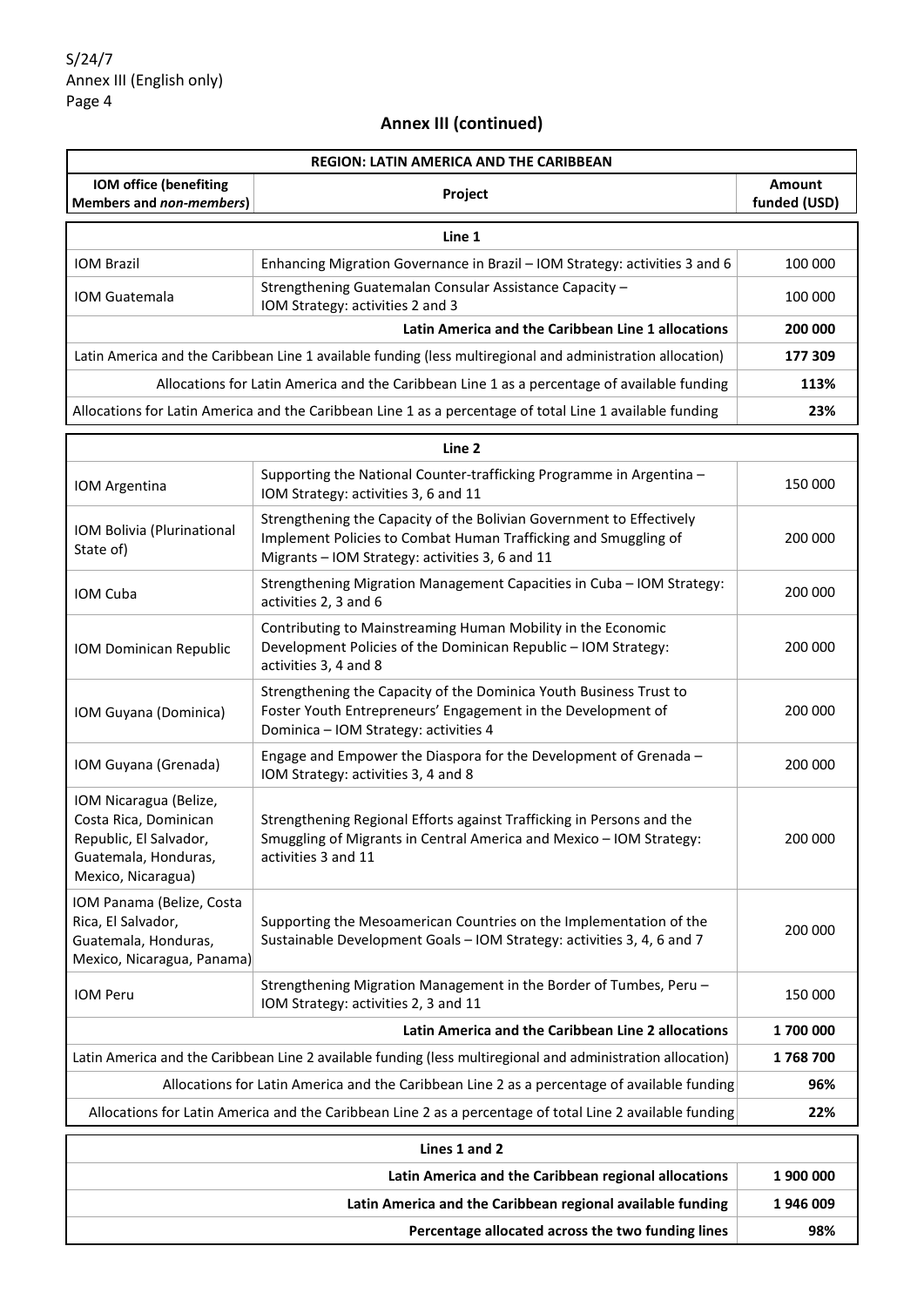| <b>REGION: ASIA AND OCEANIA</b>                                                           |                                                                                                                                                                                         |                        |
|-------------------------------------------------------------------------------------------|-----------------------------------------------------------------------------------------------------------------------------------------------------------------------------------------|------------------------|
| IOM office (benefiting<br>Members and non-members)                                        | Project                                                                                                                                                                                 | Amount<br>funded (USD) |
|                                                                                           | Line 1                                                                                                                                                                                  |                        |
| IOM Fiji                                                                                  | Migration Profile in Fiji: Building the Capacity for Evidence-based Policy -<br>IOM Strategy: activities 3 and 4                                                                        | 100 000                |
| IOM Kyrgyzstan                                                                            | Mainstreaming Gender into Local Migration and Development Priorities in<br>Kyrgyzstan - IOM Strategy: activity 3                                                                        | 100 000                |
|                                                                                           | Asia and Oceania Line 1 allocations                                                                                                                                                     | 200 000                |
|                                                                                           | Asia and Oceania Line 1 available funding (less multiregional and administration allocation)                                                                                            | 221 636                |
|                                                                                           | Allocations for Asia and Oceania Line 1 as a percentage of available funding                                                                                                            | 90%                    |
|                                                                                           | Allocations for Asia and Oceania Line 1 as a percentage of total Line 1 available funding                                                                                               | 23%                    |
|                                                                                           | Line 2                                                                                                                                                                                  |                        |
| IOM Bangladesh                                                                            | Bangladesh: Debt Mediation for Returnee Migrants - IOM Strategy:<br>activities 3 and 10                                                                                                 | 200 000                |
| IOM China (Bangladesh,<br>China, Philippines)                                             | Asia Region: Promoting Ethical Recruitment and Decent Work Among<br>Private Sector Partners by Strengthening Company Policies to Protect<br>Domestic Workers - IOM Strategy: activity 3 | 300 000                |
| IOM Myanmar                                                                               | Myanmar: Strengthening Migrant Protection in Domestic and International<br>Labour Supply Chains - IOM Strategy: activity 3                                                              | 200 000                |
| IOM Nepal                                                                                 | Nepal Migration Profile: Promoting Strategic and Evidence-based<br>Policymaking - IOM Strategy: activities 3 and 4                                                                      | 200 000                |
| IOM Philippines                                                                           | Philippines: Direct Hiring of Overseas Filipino Workers - Policy Research<br>and Development of a Risk Assessment and Due Diligence Guidelines -<br>IOM Strategy: activities 3 and 12   | 200 000                |
| IOM Tajikistan                                                                            | Strengthening the Capacities of and Dialogue between the State and Civil<br>Society Organizations on Internal Trafficking in Tajikistan - IOM Strategy:<br>activities 3 and 11          | 200 000                |
| <b>IOM Thailand</b>                                                                       | Supporting the Government of Thailand to Improve Migration and Border<br>Management Structures in the Midst of Rapid ASEAN Integration - IOM<br>Strategy: activity 3                    | 200 000                |
| IOM Timor-Leste                                                                           | Migration Profile: Timor-Leste - IOM Strategy: activities 3 and 4                                                                                                                       | 200 000                |
| <b>IOM Vanuatu</b>                                                                        | Vanuatu: Building Capacity to Address Climate Change and Disaster-<br>induced Displacement - Phase II - IOM Strategy: activity 3                                                        | 200 000                |
| IOM Viet Nam                                                                              | Building the Resilience of Communities Affected by Climate Change and<br>Environmental Degradation in Viet Nam - IOM Strategy: activity 3                                               | 200 000                |
|                                                                                           | Asia and Oceania Line 2 allocations                                                                                                                                                     | 2 100 000              |
|                                                                                           | Asia and Oceania Line 2 available funding (less multiregional and administration allocation)                                                                                            | 2076300                |
| Allocations for Asia and Oceania Line 2 as a percentage of available funding              |                                                                                                                                                                                         | 101%                   |
| Allocations for Asia and Oceania Line 2 as a percentage of total Line 2 available funding |                                                                                                                                                                                         | 27%                    |
|                                                                                           | Lines 1 and 2                                                                                                                                                                           |                        |
|                                                                                           | Asia and Oceania regional allocations                                                                                                                                                   | 2 300 000              |
| Asia and Oceania regional available funding                                               |                                                                                                                                                                                         | 2 297 936              |
|                                                                                           | Percentage allocated across the two funding lines                                                                                                                                       | 100%                   |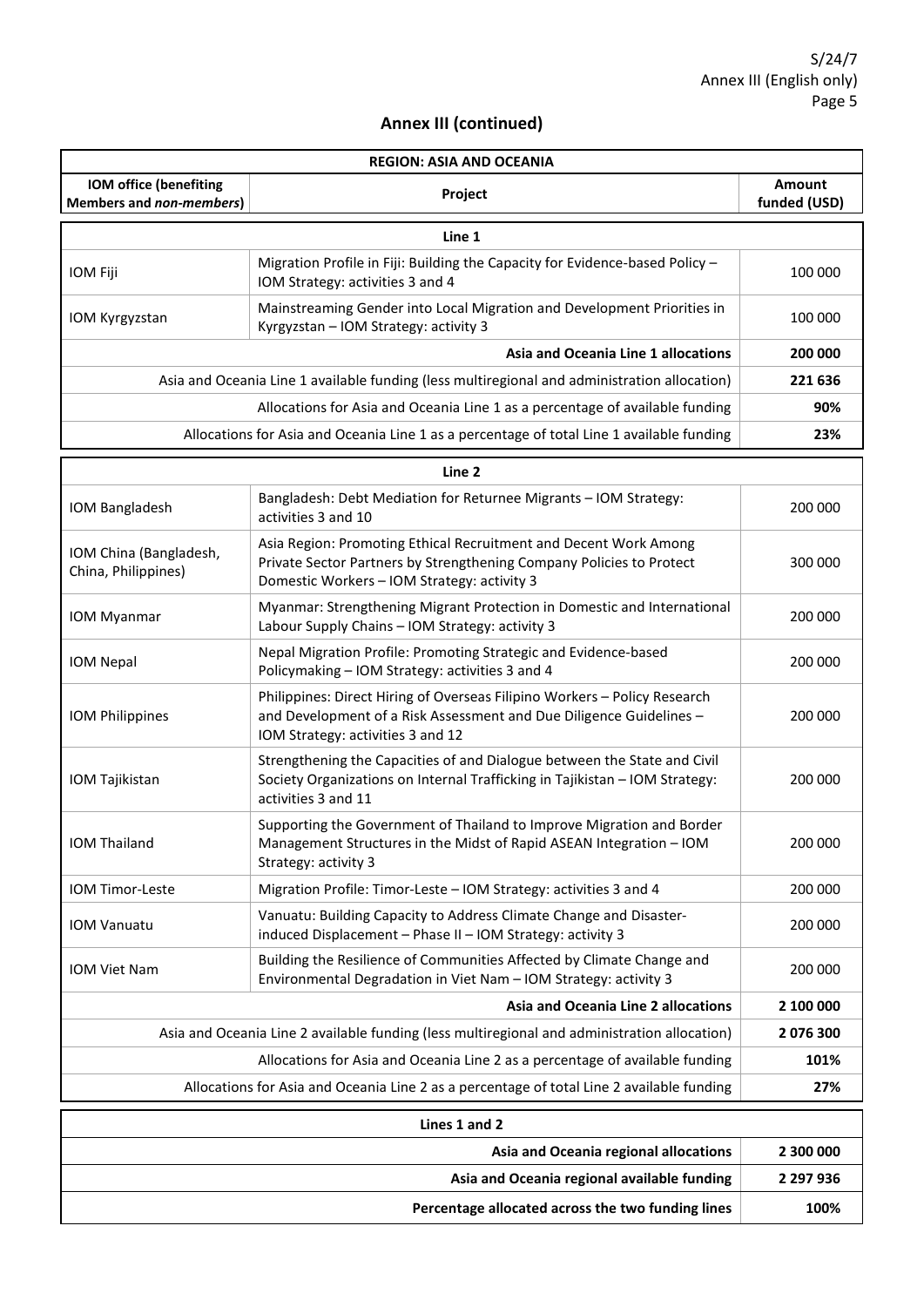| <b>REGION: EUROPE</b>                                                              |                                                                                                                                                                   |                               |
|------------------------------------------------------------------------------------|-------------------------------------------------------------------------------------------------------------------------------------------------------------------|-------------------------------|
| <b>IOM office (benefiting</b><br>Members and non-members)                          | Project                                                                                                                                                           | <b>Amount</b><br>funded (USD) |
|                                                                                    | Line 1                                                                                                                                                            |                               |
| <b>IOM Montenegro</b>                                                              | Enhancing the Counter-smuggling and Counter-trafficking Capacities of<br>National Institutions in Montenegro - IOM Strategy: activities 3 and 11                  | 100 000                       |
|                                                                                    | <b>Europe Line 1 allocations</b>                                                                                                                                  | 100 000                       |
|                                                                                    | Europe Line 1 available funding (less multiregional and administration allocation)                                                                                | 88 654                        |
|                                                                                    | Allocations for Europe Line 1 as a percentage of available funding                                                                                                | 113%                          |
|                                                                                    | Allocations for Europe Line 1 as a percentage of total Line 1 available funding                                                                                   | 11%                           |
|                                                                                    | Line 2                                                                                                                                                            |                               |
| <b>IOM Armenia</b>                                                                 | Enhancing Development through Diaspora Engagement in Armenia -<br>IOM Strategy: activities 3 and 8                                                                | 200 000                       |
| IOM Bosnia and<br>Herzegovina                                                      | Bosnia and Herzegovina: Strengthening Government Capacities in<br>Integrated Border Management - IOM Strategy: activity 3                                         | 100 000                       |
| IOM Georgia                                                                        | Capacity-building of the Georgian Authorities in Migration Data Analysis -<br>IOM Strategy: activity 3                                                            | 150 000                       |
| <b>IOM North Macedonia</b>                                                         | Strengthening National Capacities to Counter Trafficking in Human Beings<br>in North Macedonia - IOM Strategy: activity 3                                         | 90 000                        |
| IOM Turkey                                                                         | Supporting the Turkish Gendarmerie in Building the Capacity of the<br>Counter-trafficking and Counter-smuggling Department - IOM Strategy:<br>activities 3 and 11 | 200 000                       |
| <b>IOM Ukraine</b>                                                                 | Facilitating Migrant and Diaspora Investment in Ukraine – IOM Strategy:<br>activities 3 and 8                                                                     | 200 000                       |
|                                                                                    | <b>Europe Line 2 allocations</b>                                                                                                                                  | 940 000                       |
| Europe Line 2 available funding (less multiregional and administration allocation) |                                                                                                                                                                   | 999 700                       |
| Allocations for Europe Line 2 as a percentage of available funding                 |                                                                                                                                                                   | 94%                           |
| Allocations for Europe Line 2 as a percentage of total Line 2 available funding    |                                                                                                                                                                   | 12%                           |
|                                                                                    | Lines 1 and 2                                                                                                                                                     |                               |
|                                                                                    | <b>Europe regional allocations</b>                                                                                                                                | 1 040 000                     |
|                                                                                    | Europe regional available funding                                                                                                                                 | 1088354                       |
|                                                                                    | Percentage allocated across the two funding lines<br>96%                                                                                                          |                               |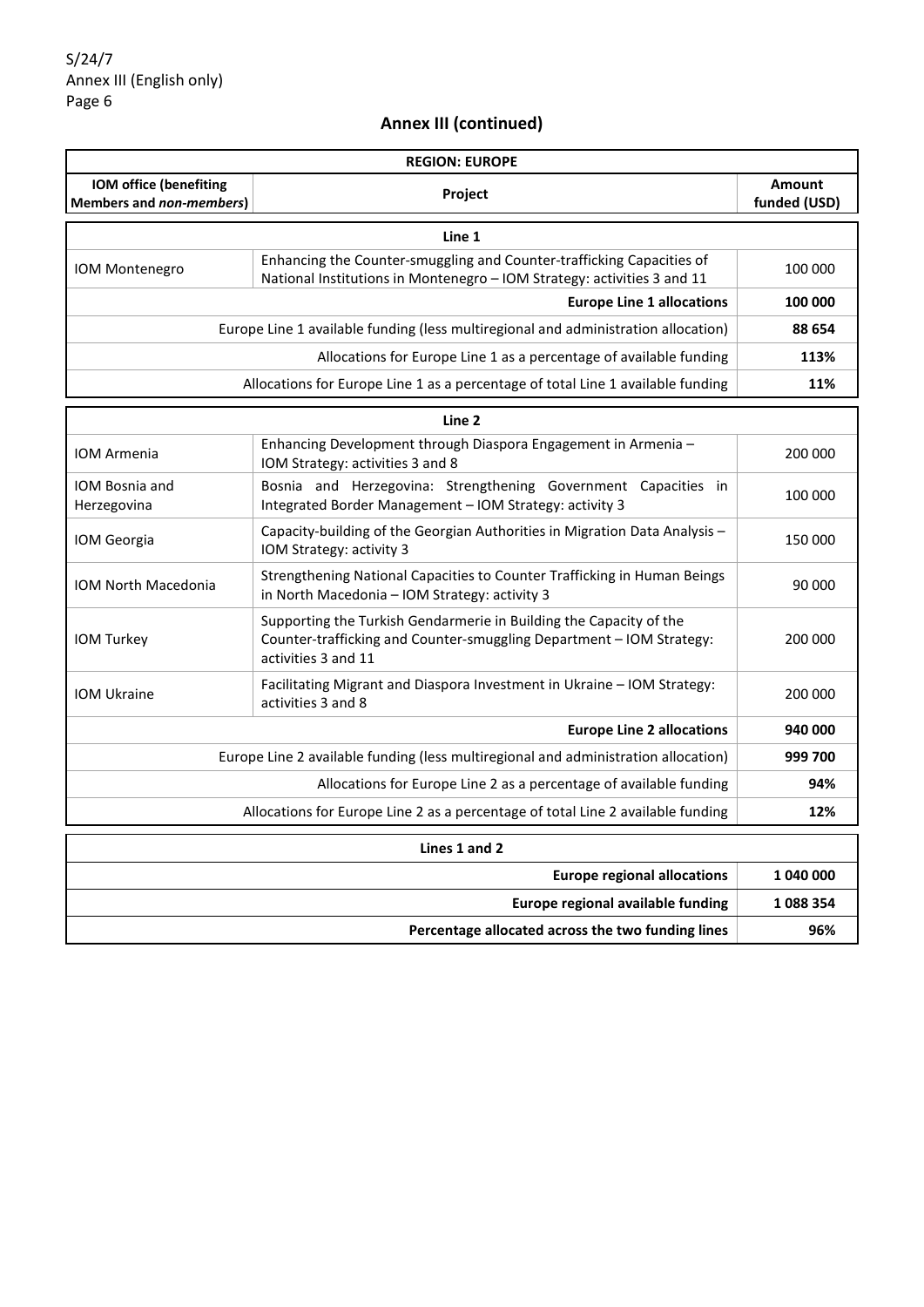| <b>ADMINISTRATION AND MULTIREGIONAL</b> |         |                        |
|-----------------------------------------|---------|------------------------|
| <b>IOM</b> office                       | Project | Amount<br>funded (USD) |

| <b>Administration Line 1</b>                                       |                                                                                                                                                              |         |  |  |
|--------------------------------------------------------------------|--------------------------------------------------------------------------------------------------------------------------------------------------------------|---------|--|--|
|                                                                    | Total                                                                                                                                                        | 446 000 |  |  |
| Allocation as a percentage of available total (Line 1 and Line 2)  |                                                                                                                                                              | 5%      |  |  |
| <b>Multiregional Line 1</b>                                        |                                                                                                                                                              |         |  |  |
| IOM Headquarters<br>(all Line 1 eligible Member<br>States)         | Mainstreaming Human Rights and Cross-cutting Themes in the Essentials<br>of Migration Management (EMM2.0) - IOM Strategy: activities 3 and 6                 | 100 000 |  |  |
|                                                                    | Allocation as a percentage of available total (Line 1)                                                                                                       | 7%      |  |  |
| <b>Multiregional Line 2</b>                                        |                                                                                                                                                              |         |  |  |
| IOM Headquarters<br>(all Line 2 eligible Member<br>States)         | Creative Space Initiative: Access to Technology and Livelihoods for<br>Returning Migrants - Pilot phase: Djibouti - IOM Strategy: activity 3                 | 200 000 |  |  |
| IOM Headquarters                                                   | IOM Development Fund Visibility and Fundraising                                                                                                              | 100 000 |  |  |
| <b>IOM Headquarters</b>                                            | <b>PRIMA Enhancements and Maintenance</b>                                                                                                                    | 75 000  |  |  |
| <b>IOM Manila</b><br><b>Administrative Centre</b><br>(Philippines) | My Great Story: Integrated Communications Campaign for Greater<br>Understanding on Migration Issues - Pilot phase: Philippines - IOM<br>Strategy: activity 3 | 36834   |  |  |
|                                                                    | Allocation as a percentage of available total (Line 2)                                                                                                       | 5%      |  |  |